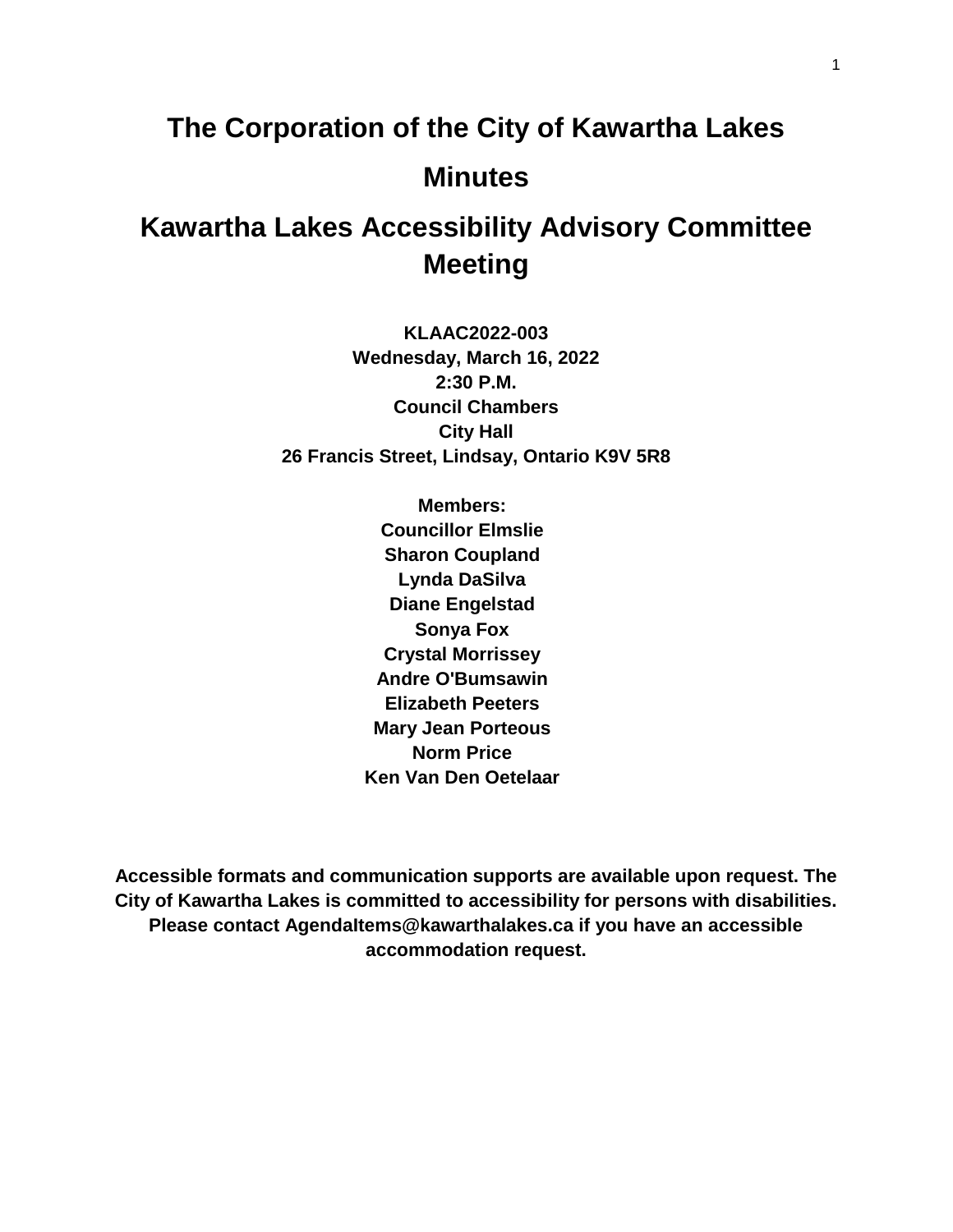#### **1. Call to Order**

Crystal Morrissey called the meeting to order at 2:30 p.m. Councillor Elmslie, S. Fox, A. O'Bumsawin, E. Peeters, N. Price were in attendance. D. Engelstad joined at 2:39 p.m. and M. Porteous joined at 2:51 p.m.

B. Condie, Accessibility Officer and Recording Secretary K. Lewis were also in attendance.

Absent: S. Coupland and K. Van Den Oetelaar

C. Morrissey advised the Committee that L. DaSilva has resigned from the Accessibility Advisory Committee. The Committee members thanked L. DaSilva for her dedication and passion over the years involved with making our community more accessible for people with disabilities.

**KLAAC2022-006 Moved By** E. Peeters **Seconded By** Councillor Elmslie

**That** the Accessibility Advisory Committee receive the resignation of L. DaSilva with regret, and expressed thanks for her valued contribution to the committee.

#### **Carried**

## **2. Administrative Business**

2.1 Adoption of Agenda

**KLAAC2022-007 Moved By** Councillor Elmslie **Seconded By** N. Price

**That** the agenda be adopted as circulated with the following amendment.

Addition

6.1 Transit Update

#### **Carried**

2.2 Declaration of Pecuniary Interest

There were no declarations of pecuniary interest disclosed.

2.3 Adoption of Minutes from Previous Meeting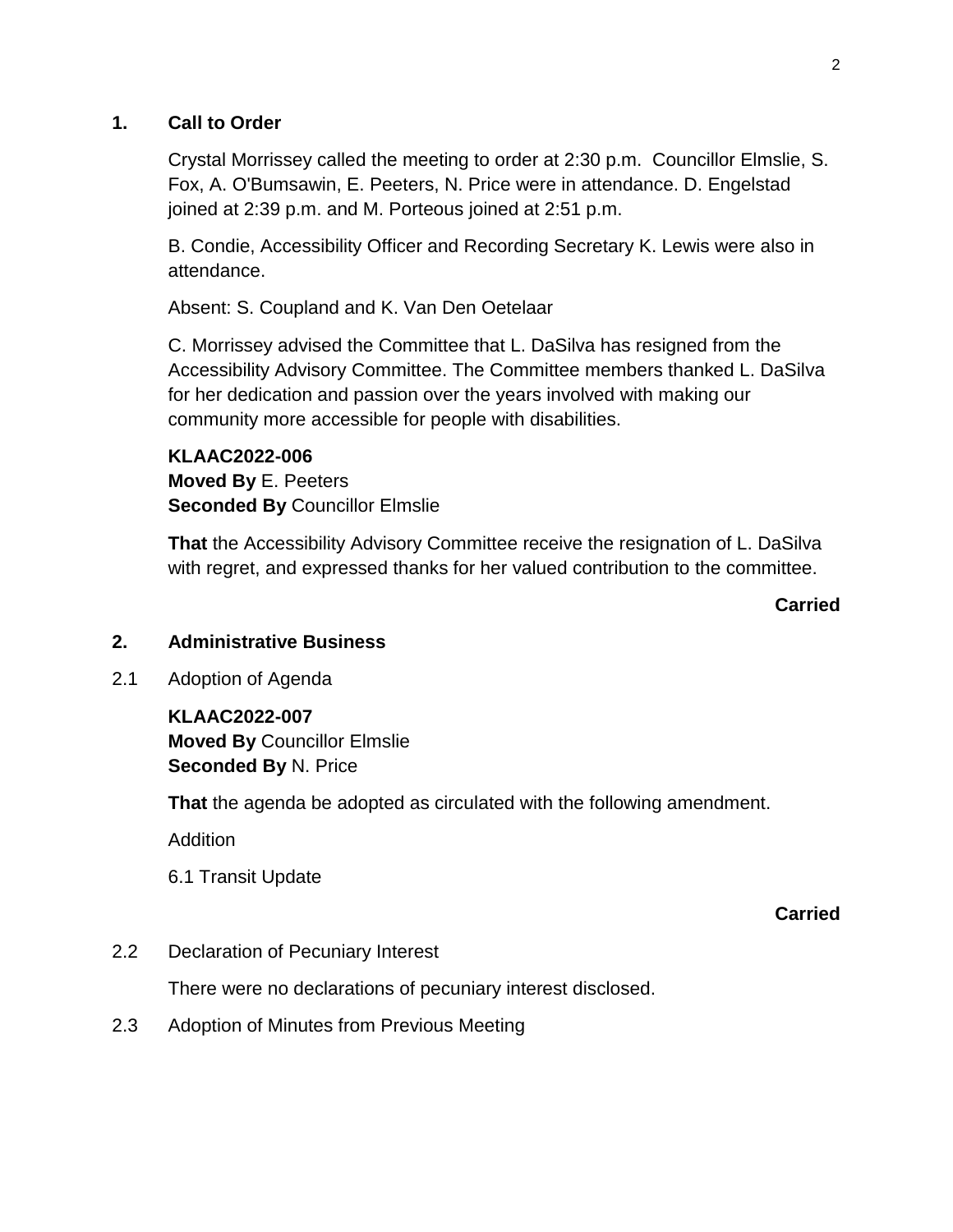**KLAAC2022-008 Moved By** E. Peeters **Seconded By** S. Fox

**That** the minutes of the Accessibility Advisory Committee meeting held on February 25, 2022, be adopted as circulated.

#### **Carried**

#### **3. Deputations/Presentations**

#### **4. Correspondence**

#### **5. News/Updates from Working Groups, Staff and Council**

5.1 Accessibility Officer Update

B. Condie advised that she provided a verbal summary at the Committee of the Whole on March 8, 2022 on the two reports, 2021-22 Accessibility Master Plan Progress Report and the Kawartha Lakes Accessibility Advisory Committee Annual Accomplishments and 2022 Work Plan. Both were well received by Council and will be included on the Agenda of the Regular Council Meeting for adoption on March 22, 2022. B. Condie thanked Councillor Elmslie for his kind words recognizing the valuable efforts of the members of the Accessibility Advisory Committee. B. Condie advised that Jonathan Derworiz of the Planning Department has made contact seeking members for the Active Transportation Master Plan Task Force. B. Condie will provide the Committee with the link to the application form.

5.2 Public Awareness (Public Education/Employment/Information&Communication)

E. Peeters advised that the deadline for nominations for the Accessibility Awards is March 25, 2022. The Public Awareness Working Group will meet to review the nominations received the end of March. A confidential report will be prepared for Council's consideration for April. Upon approval, nominees will be notified and the awards will be presented at the Committee of the Whole Meeting scheduled for June 7, 2022.

E. Peeters advised that this month we are spotlighting accessibility in the media a new global ad by Toyota that made its debut at the Superbowl featuring the McKeever Brothers, Brian and Robin. Brian began losing his vision at age 19 due to Stargardt disease, and Robin became his guide. Brian McKeever is the most decorated Winter Paralympian in Canadian history and is a well-known athlete in Canadian sport circles. On March 9th the 42 year old five-time Paralympian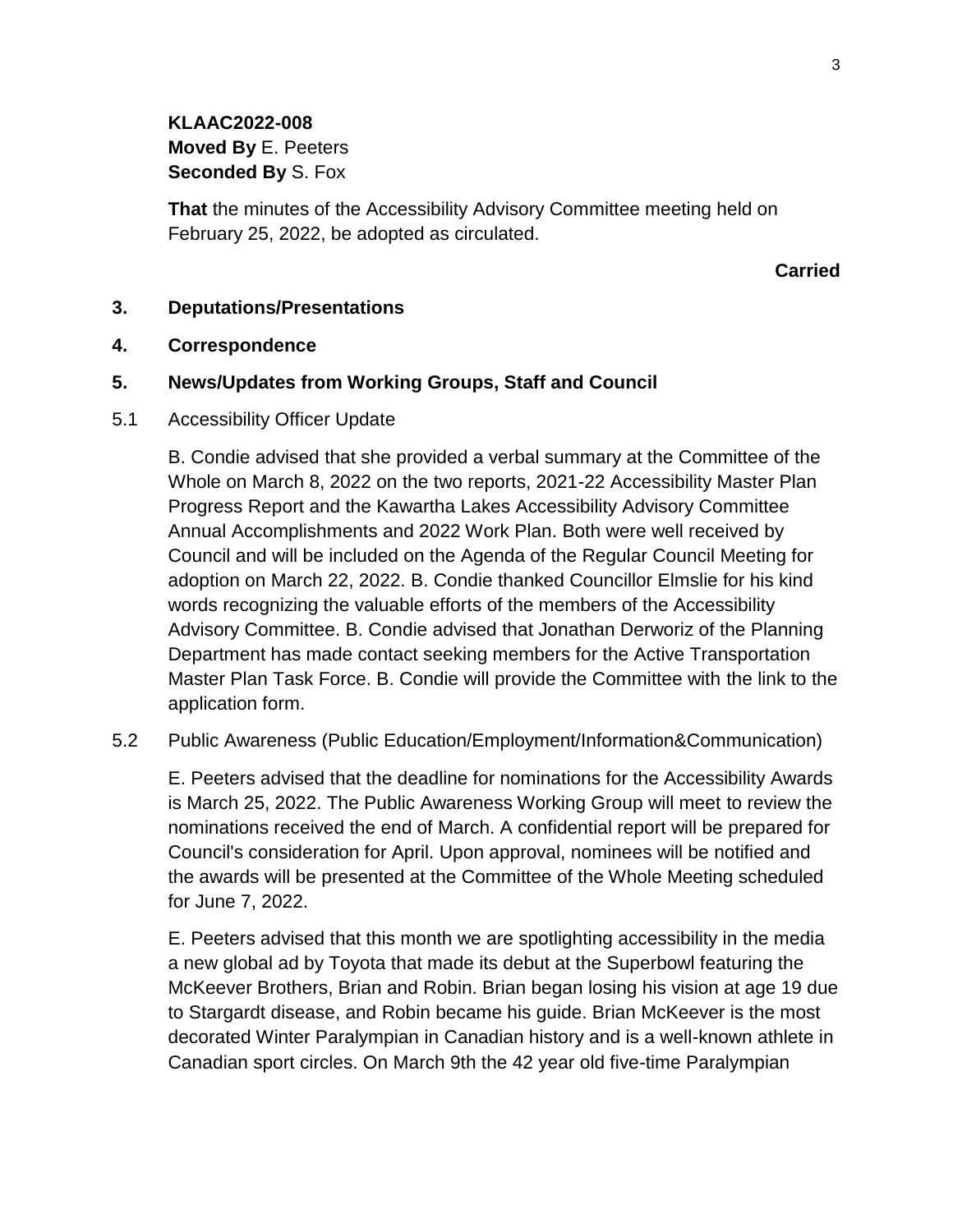captured the 15th Paralympic title of his decorated career with a men's visually impaired cross-country skiing sprint win.

# 5.3 Public Spaces (Parks, Built Environment and Transportation (Transit))

A. O'Bumsawin advised that a few projects have come in for review and comment. He noted that he has been contacted by the Design Team for 37 Adelaide. They wish to discuss comments made on the fourth submission and will be sending along a Zoom link in the near future. A. O'Bumsawin would like to discuss with S. Fox and M. Porteous methods of better efficiency when looking at site plans. B. Condie advised a couple of site plan submissions came in January and February. B. Condie asked planning to include the pre-consultation draft as the Accessibility Advisory Committee comments for the first submission.

## 5.4 Councillor's Update

Councillor Elmslie discussed that the Health Unit is emerging from the pandemic and is getting back to regular business and starting programs again. At the Committee of the Whole Meeting on March 8, 2022 they received various reports form Committees of Council. It was an interesting session hearing what the Committees have been doing the last year and heartening to see that despite the Pandemic that most Committees were still active. Councillor Elmslie advised that entrance/gateway-signage is an emerging issue. The entrance signs to Lindsay were in disrepair and removed and a project is under way to standardize signs throughout the Municipality. B. Condie advised that the Kawartha Lakes Facility Accessibility Design Standards speak to contrast, letter height and font etc. The standards should be a consideration during the design stages.

#### **KLAAC2022-009**

**Moved By** N. Price **Seconded By** D. Engelstad

**That** the reports provided under agenda items 5.1, 5.2, 5.3, and 5.4 be received by Kawartha Lakes Accessibility Advisory Committee for information purposes.

#### **Carried**

#### **6. New or Other Business**

6.1 Transit Update

N. Price would like to have an update from Transit as to where they stand after the pandemic. B. Condie will reach out to Rod Porter, Manger of Fleet & Transit Services to attend an upcoming meeting to provide an update and respond to questions.